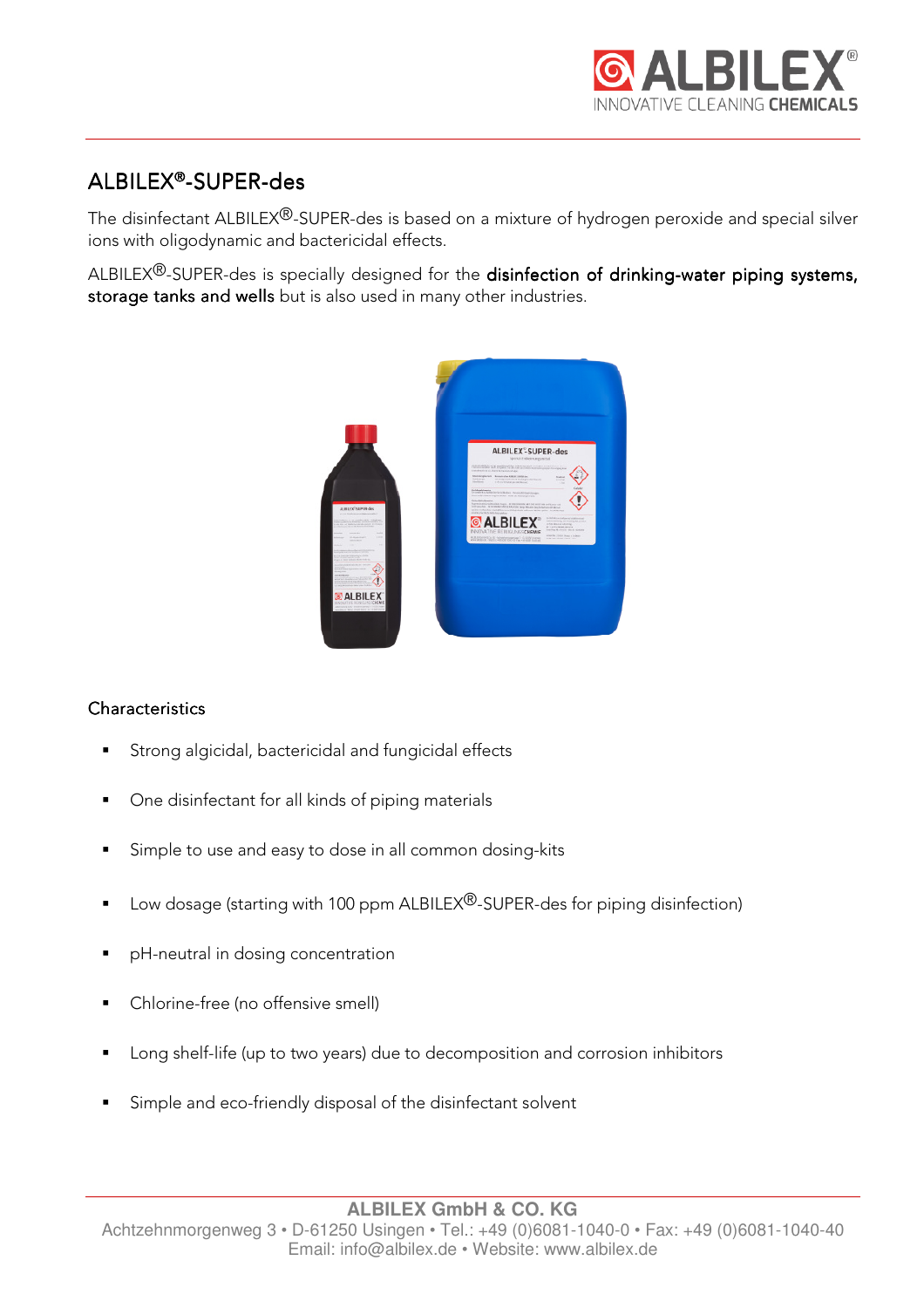## Application

Use in piping systems:  $ALBILEX^{\textcircled{B}}-SUPER-des$  is added directly to the water when filling the pipe section to be disinfected by means of a dosing-kit. The filling process under addition of ALBILEX<sup>®</sup>-SUPER-des is to be continued until the measured hydrogen peroxide concentration is 50 ppm at the run out. The following table shows the required dosage of ALBILEX®-SUPER-des:

## Dilution ratio ALBILEX<sup>®</sup>-SUPER-des to filling-water for different applications:

| Application area               | Dosing concentration of ALBILEX®-SUPER-des           | ExposureTime    |
|--------------------------------|------------------------------------------------------|-----------------|
| Disinfection of piping-systems | 100 ppm (100ml SUPER-des per 1000l water)            | 12-24 hrs       |
| Disinfection of tank-surfaces  | 1-2% (1-2 Ltr. SUPER-des per 100l water)             | 1 <sub>hr</sub> |
| Disinfection of wells          | After cleaning and regeneration: 100 - 200 ppm       | $6 - 24$ hrs    |
|                                | In case of bactericidal contamination: 200 - 400 ppm | $6 - 24$ hrs    |

Disinfection of piping-systems: In case of a reduced exposure time the dosage concentration of ALBILEX<sup>®</sup>-SUPER-des has to be increased up to 200-300 ppm (= 200-300 ml ALBILEX<sup>®</sup>-SUPER-des per 1000 litres of water). The concentration of ALBILEX®-SUPER-des (recommended: 50 ppm) is measured by means of ALBILEX<sup>®</sup>-H<sub>2</sub>O<sub>2</sub>-test-sticks (Art.-Code.: 190150). After 12 hours exposure time the hydrogen peroxide concentration should be at least 10 ppm; otherwise the injection procedure has to be repeated.

Consumption of ALBILEX<sup>®</sup>-SUPER-des per km piping length in case of a recommended dosage of 100 ppm (= 100 mg/l):

| Diameter of pipe in mm (DN) | Dosage (litre per km) of ALBILEX®-SUPER-des |
|-----------------------------|---------------------------------------------|
| 50                          | 0.2                                         |
| 75                          | 0.4                                         |
| 100                         | 0.8                                         |
| 150                         | 1.8                                         |
| 200                         | 3.2                                         |
| 250                         | 5.0                                         |
| 300                         | 7.0                                         |
| 350                         | 10.0                                        |
| 400                         | 13.0                                        |
| 450                         | 16.0                                        |
| 500                         | 20.0                                        |

Disinfection of surfaces: ALBILEX<sup>®</sup>-SUPER-des is diluted with water according to the above table. The disinfectant is applied to the surface of the tank with a low-pressure sprayer. After an exposure of 1 hour fill tank to a level of 5-10 cm with fresh water and empty tank directly afterwards. Then the tank may be refilled with drinking water.